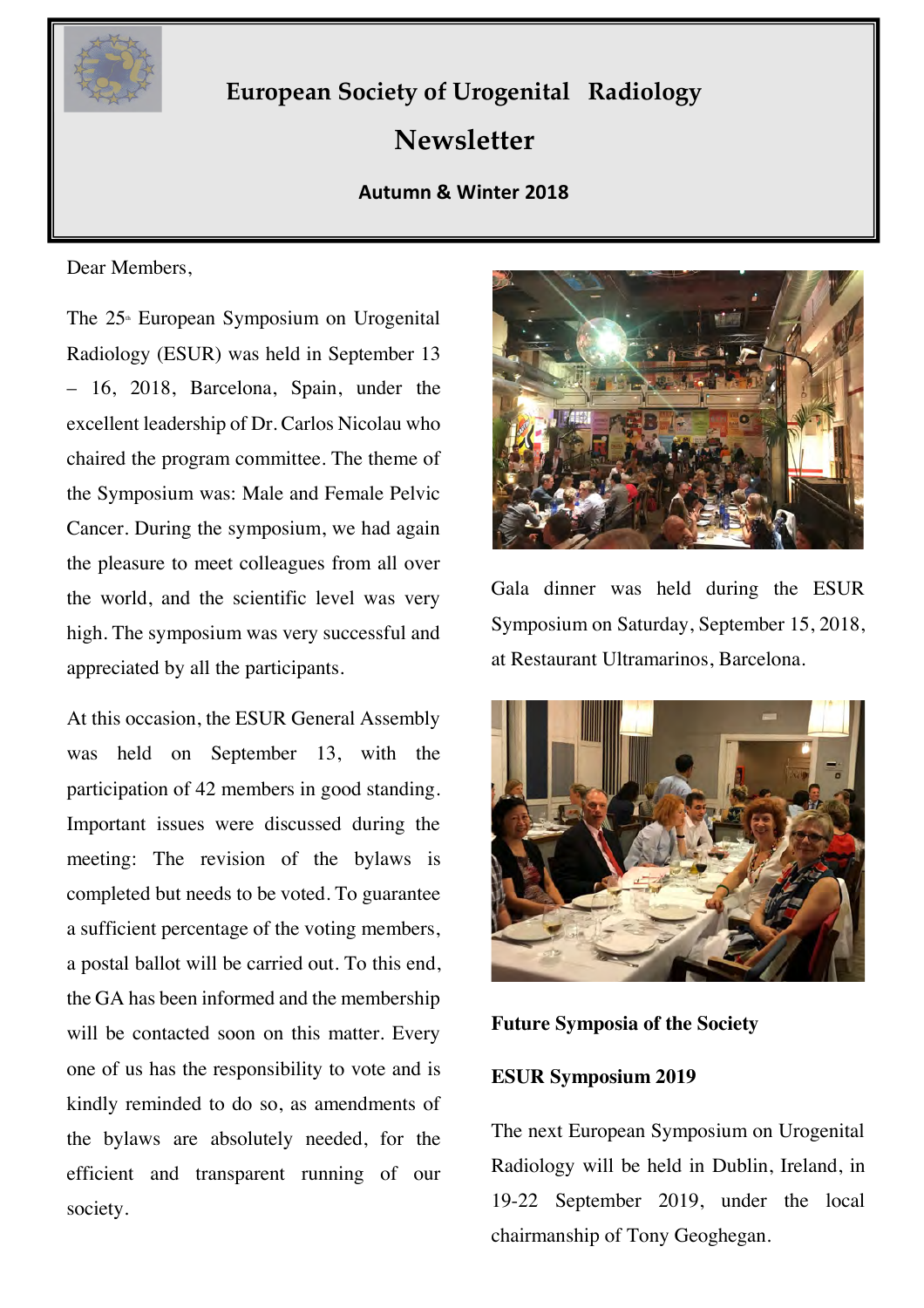#### **Next ESUR Symposiums 2020-2022**

The venues for the next three European Symposia on Urogenital Radiology have been decided. They will be held in Lisbon (Portugal) in 2020, under the supervision of José Venâncio, in Rome (Italy) in 2021 under the supervision of Valeria Panebianco and in Athens (Greece) in 2022, under the supervision of Athina Tsili. We can't wait to participate in these wonderful events.

#### **Award winners ESUR 2018**

#### **Best Members day sessions**

Zafeiropoulou, Konstantina et al. - Stripped fetal vessel sign: MRI appearance of a novel pathological finding in patients with invasive placenta.

#### **Honorable mentions Member's Day 2018:**

Lotti, Francesco et al. - When is midline prostatic cysts investigation of clinical value in the workup of males of infertile couples?

Moreira, Ana Sofia et al. - Uterine Artery Embolization - Assessment of treatment efficacy in uterine fibroids using pre- and post- procedural MRI, a single center experience.

## **Best oral presentations**

Acosta Ruiz, Vanessa et al. - Renal function outcome after ablation or surgical resection of renal tumors - Evaluation using the split renal function.

# **Honorable mentions Oral Presentations 2018:**

Poder, Liina et al. - Imaging-based prediction of myometrial invasion by invasive placenta with presence of placental bulge sign.

Carboni, Alessia et al. - Validation of Vesical Imaging Reporting and Data System (VI-RADS) in patients with bladder cancer at a single reference centre**.** 

## **Best poster presentations**

Garriga, Victoria et al. - Diagnostic value of shear-wave elastography in the characterization of testicular lesions: Initial experience.

# **Honorable mentions Best Poster:**

Moreira, Ana Sofia et al. - Anatomy of the retroperitoneal space – A pictorial review.

Higashiyama, Akira et al. - The diagnostic value of MR imaging in predicting muscle invasion of bladder cancer: 3D-FRFSE with oblique-plane versus conventional T2WI three-plane sequence.

# **Level III examination**

The  $4<sup>*</sup>$  edition of the examination test for the level III training program was held during the ESUR symposium in September 2018, Barcelona, Spain. There were 5 participants, showing an increasing tendency and popularity. Our congratulations to the three candidates which obtained the Urogenital Radiology diploma!

The next level III exams will be held at the ECR 2019 in Vienna, Austria.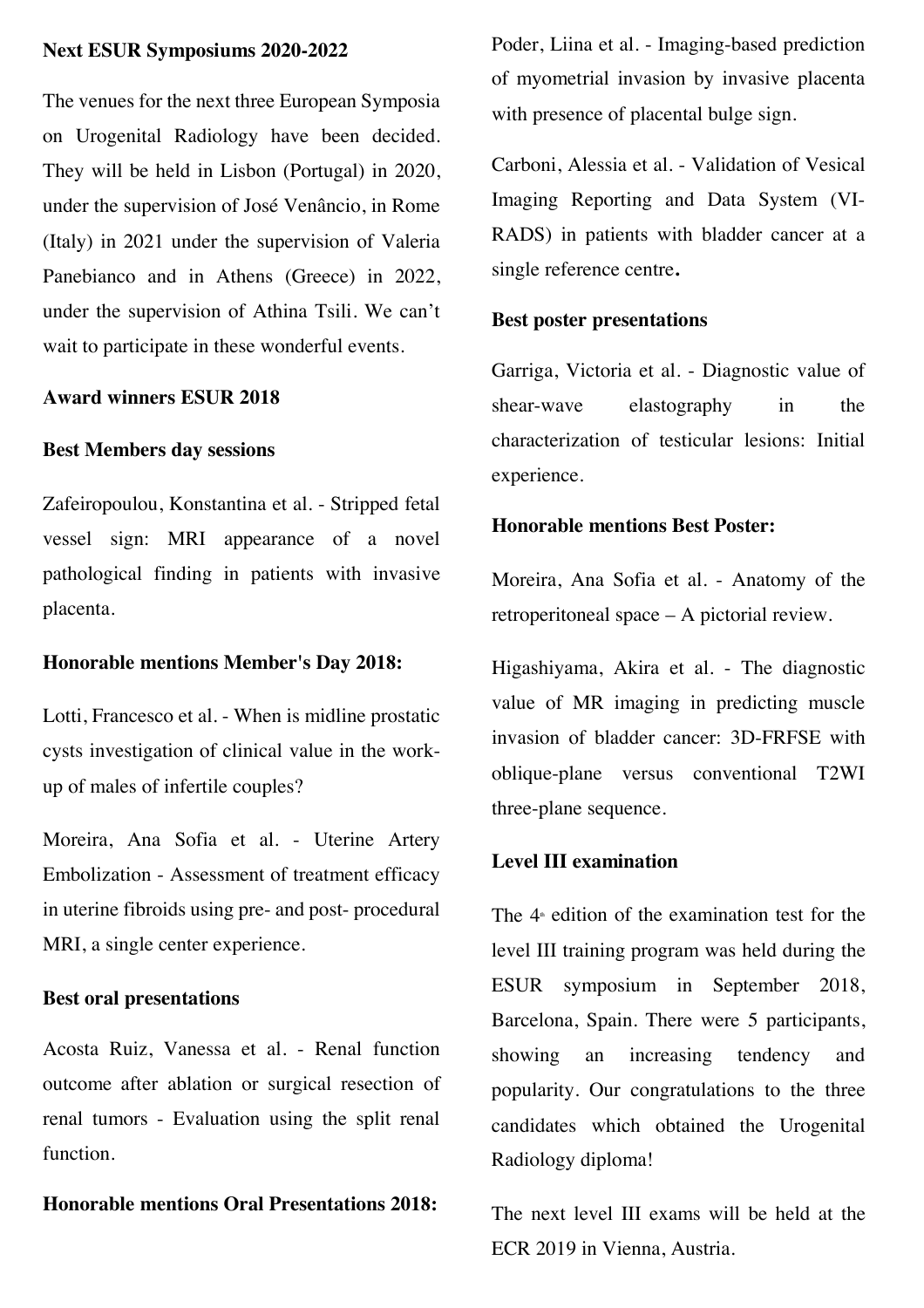

## **Scrotal and Penile Imaging working group**

The  $2<sup>nd</sup>$  ESUR teaching course in Multimodality Imaging Approach to Scrotal and Penile Pathologies was held in October  $4<sup>th</sup>$ - $6<sup>th</sup>$ , 2018, in Athens, Greece, organized by Aegli Zappion. It was a great occasion for update, with a rich scientific program and opportunities for training.



# **Prostate MRI working group**

The  $8<sup>*</sup>$  prostate workshop was held in Lille, France, 22-23 June, 2018, under the supervision of Philippe Puech. It was a very successful meeting, with a lot of participants and many interactive sessions.

The  $9<sup>th</sup>$  prostate MRI workshop, will be held in 24-25 May, 2019, in Rome, Italy.

The  $10<sup>th</sup>$  teaching course on Prostate MRI will be held in 2020, in Fribourg, under the supervision of Harriet Thoeny.

It's my pleasure to inform you that former ESUR president and former chair of the prostate MRI working group, Jelle Barentsz, will receive honorary membership in the prestigious Japan Radiological Society for his work in establishing PI-RADS.

# **Female pelvic imaging working group**

The Female pelvic WG met in Vienna ECR, March 2, 2018.

The WG also plans to publish guidelines soon, a booklet with imaging protocols and essentials of MRI for the most common gynecological disorders.

# **Collaboration with EAU**

 $34<sup>th</sup>$  Annual EAU Congress will be held in Barcelona, Spain, in March 15-19, 2019.

# **Collaboration with SAR**

The next SAR Annual Scientific Meeting and Educational Course will be held in Orlando, Florida,  $17^{\text{th}}-22^{\text{th}}$  March 2019.

# **Collaboration with JRS**

The  $78<sup>*</sup>$  Annual Meeting of the Japan Radiology Society will be held in Yokohama, Japan, April 11-14, 2019.